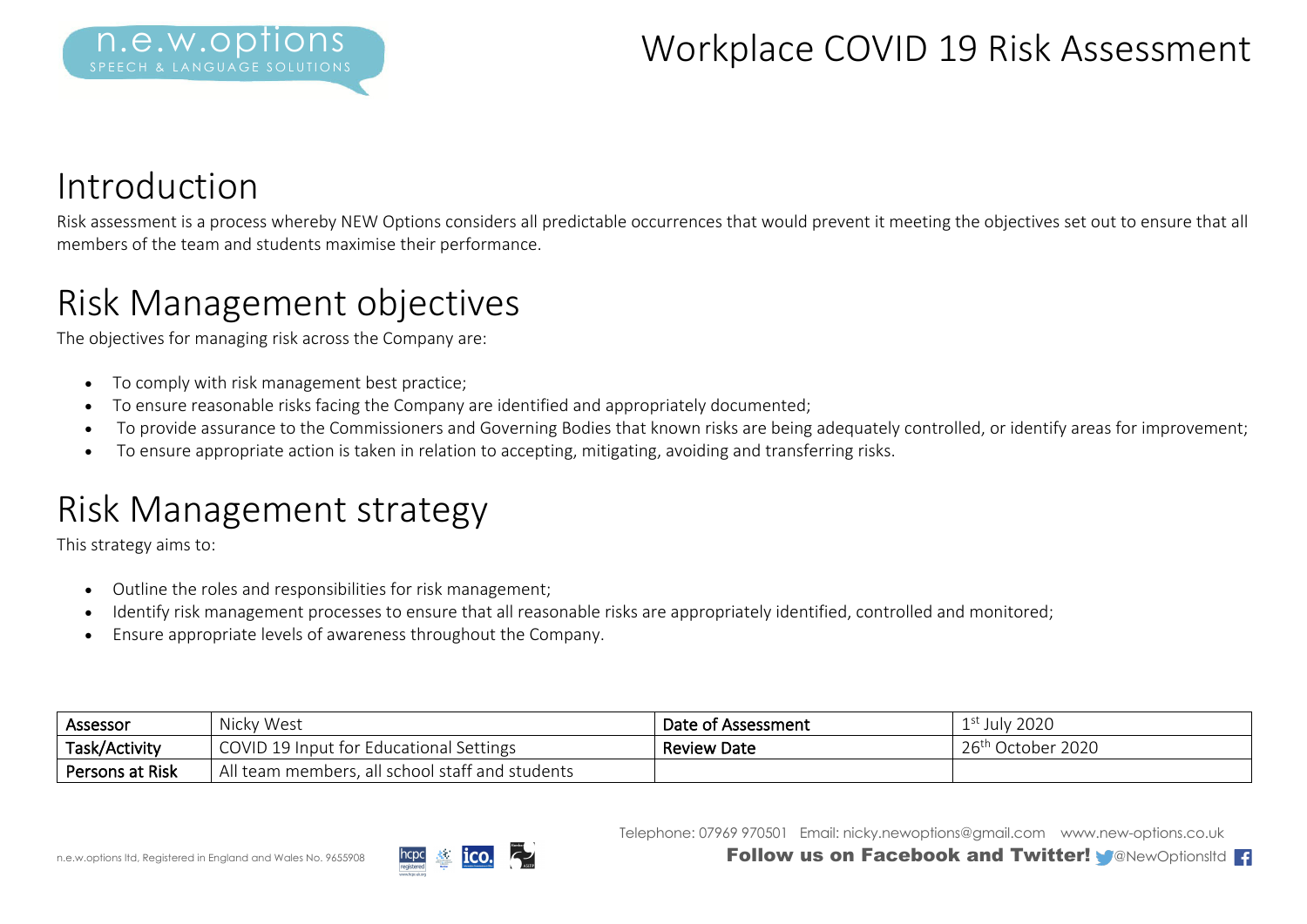| <b>Hazard Identified</b>            |                |                | <b>Before Control Measures</b> |                                                            |                | <b>After Control Measures</b> |                    |
|-------------------------------------|----------------|----------------|--------------------------------|------------------------------------------------------------|----------------|-------------------------------|--------------------|
| P=Probability                       | P              |                | <b>Risk Rating</b>             | <b>Specific Measures</b>                                   |                |                               | <b>Risk Rating</b> |
| I=Impact                            |                |                | $P \times I$                   |                                                            |                |                               | $P \times I$       |
| Area of risk                        |                |                |                                |                                                            |                |                               |                    |
|                                     |                |                |                                |                                                            |                |                               |                    |
| Infection risk of contracting Covid | 3              | 4              | 12                             | Each team member to be allocated sufficient resources      | $\overline{2}$ | 4                             | 8                  |
| 19 from shared resources            |                |                |                                | that are not to be shared between students during          |                |                               |                    |
|                                     |                |                |                                | visits.                                                    |                |                               |                    |
|                                     |                |                |                                | Resources to be placed into individual 'clean' bags prior  |                |                               |                    |
|                                     |                |                |                                | to visits and then re-bagged and moved to a 'used' bag     |                |                               |                    |
|                                     |                |                |                                | once used by a student and cleaned at the end of the       |                |                               |                    |
|                                     |                |                |                                | day.                                                       |                |                               |                    |
|                                     |                |                |                                | Laminated and hard plastic resources to be used and        |                |                               |                    |
|                                     |                |                |                                | soft toy resources removed.                                |                |                               |                    |
|                                     |                |                |                                | Any resources not meeting criteria to be removed from      |                |                               |                    |
|                                     |                |                |                                | resource trollies, cleaned and placed in storage.          |                |                               |                    |
|                                     |                |                |                                | All hard surfaces such as table, chairs, iPads to be wiped |                |                               |                    |
|                                     |                |                |                                | before and after use.                                      |                |                               |                    |
|                                     |                |                |                                | Where practical, to schedule appointments to see           |                |                               |                    |
|                                     |                |                |                                | students from the same 'bubble' in the same on-site        |                |                               |                    |
|                                     |                |                |                                | visit.                                                     |                |                               |                    |
|                                     |                |                |                                | Sanitiser available for students and staff to use if       |                |                               |                    |
|                                     |                |                |                                | needed.                                                    |                |                               |                    |
|                                     |                |                |                                | Bin bags supplied to staff to enable safe disposal of      |                |                               |                    |
|                                     |                |                |                                | waste.                                                     |                |                               |                    |
| Infection risk of contracting Covid | $\overline{4}$ | $\overline{4}$ | 16                             | Single site visits booked reducing risks from visiting     | 3              | $\overline{4}$                | 12                 |
| 19 from travelling to and from      |                |                |                                | multiple schools in one working day where possible.        |                |                               |                    |
| schools/around schools              |                |                |                                | On-site visits to be used for face to face therapy only    |                |                               |                    |
|                                     |                |                |                                | minimising time at schools. Notes to be completed at       |                |                               |                    |
|                                     |                |                |                                | office base.                                               |                |                               |                    |

Telephone: 07969 970501 Email: nicky.newoptions@gmail.com www.new-options.co.uk 2

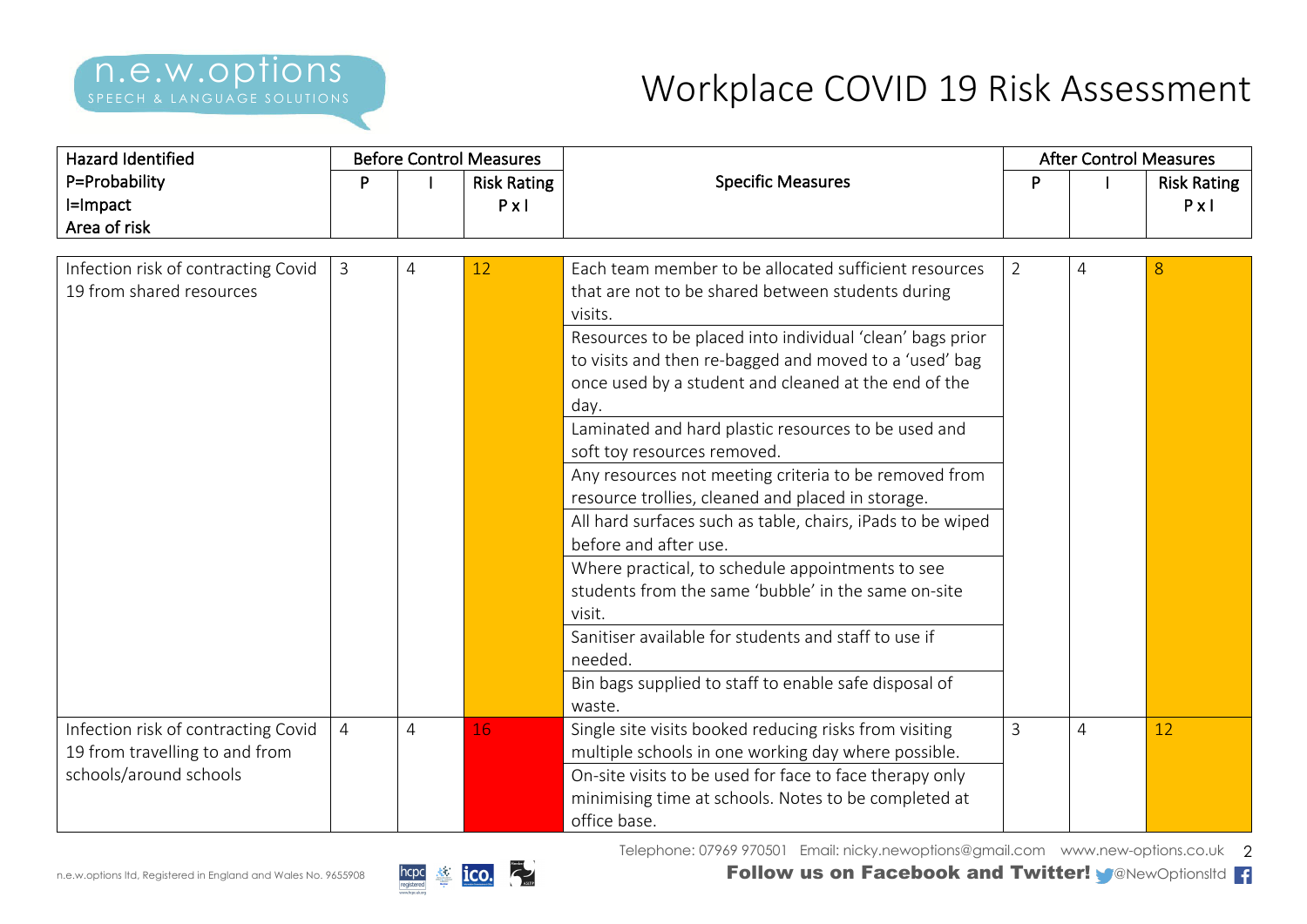| <b>Hazard Identified</b>                                        | <b>Before Control Measures</b> |                |                                    |                                                                                                                                                                                                                                                                                                                                                                                                                                                                                                                                                                                                                                                                                                                                                                |                | <b>After Control Measures</b> |                                    |  |
|-----------------------------------------------------------------|--------------------------------|----------------|------------------------------------|----------------------------------------------------------------------------------------------------------------------------------------------------------------------------------------------------------------------------------------------------------------------------------------------------------------------------------------------------------------------------------------------------------------------------------------------------------------------------------------------------------------------------------------------------------------------------------------------------------------------------------------------------------------------------------------------------------------------------------------------------------------|----------------|-------------------------------|------------------------------------|--|
| P=Probability<br>I=Impact<br>Area of risk                       | P                              |                | <b>Risk Rating</b><br>$P \times I$ | <b>Specific Measures</b>                                                                                                                                                                                                                                                                                                                                                                                                                                                                                                                                                                                                                                                                                                                                       |                |                               | <b>Risk Rating</b><br>$P \times I$ |  |
|                                                                 |                                |                |                                    |                                                                                                                                                                                                                                                                                                                                                                                                                                                                                                                                                                                                                                                                                                                                                                |                |                               |                                    |  |
|                                                                 |                                |                |                                    | Team members to follow school guidance and signage<br>for entrance/exits and movement around sites.<br>Specific appointment time slots to be booked for<br>therapy allowing for sanitising of work area and no cross<br>over of students between appointments.                                                                                                                                                                                                                                                                                                                                                                                                                                                                                                 |                |                               |                                    |  |
| Infection                                                       | 4                              | 4              | 16                                 | Restart direct input on a 1:1 basis with a potential to<br>introduce group input for children attending single<br>'bubbles' at a later date.                                                                                                                                                                                                                                                                                                                                                                                                                                                                                                                                                                                                                   | 3              | 4                             | 12                                 |  |
| Risk of contracting Covid 19 from<br>direct contact with others | $\overline{4}$                 | 4              | 16                                 | Room/Space to be booked for therapy bookings and<br>staff from bubble to bring child to their appointment<br>and collect them at the end of the appointment to avoid<br>therapy team moving between 'bubbles' on site.<br>Perspex desk & resource screens to be used for 1:1 face<br>to face input.<br>Team to follow government and schools social distance<br>guidance/policies.<br>Access to handwashing facilities on site as well as<br>sanitiser provided by NEW Options.<br>Limit face to face feedback between team and school<br>staff. Session notes to be carried out digitally from<br>office base. Feedback to staff to be completed in written<br>format or virtually. If essential, face to face meetings<br>should be conducted at a distance. | $\overline{3}$ | $\overline{4}$                | 12                                 |  |
| Risk of contracting Covid 19 from<br>surfaces                   | 4                              | $\overline{4}$ | 16                                 | Thorough cleaning of therapy area including door<br>handles of therapy space between clients.                                                                                                                                                                                                                                                                                                                                                                                                                                                                                                                                                                                                                                                                  | $\overline{2}$ | $\overline{4}$                | 8                                  |  |



Telephone: 07969 970501  $\,$  Email: nicky.newoptions@gmail.com  $\,$  www.new-options.co.uk  $\,$   $\,3$ 

n.e.w.options ltd, Registered in England and Wales No. 9655908 **Follow us on Facebook and Twitter!** @NewOptionsltd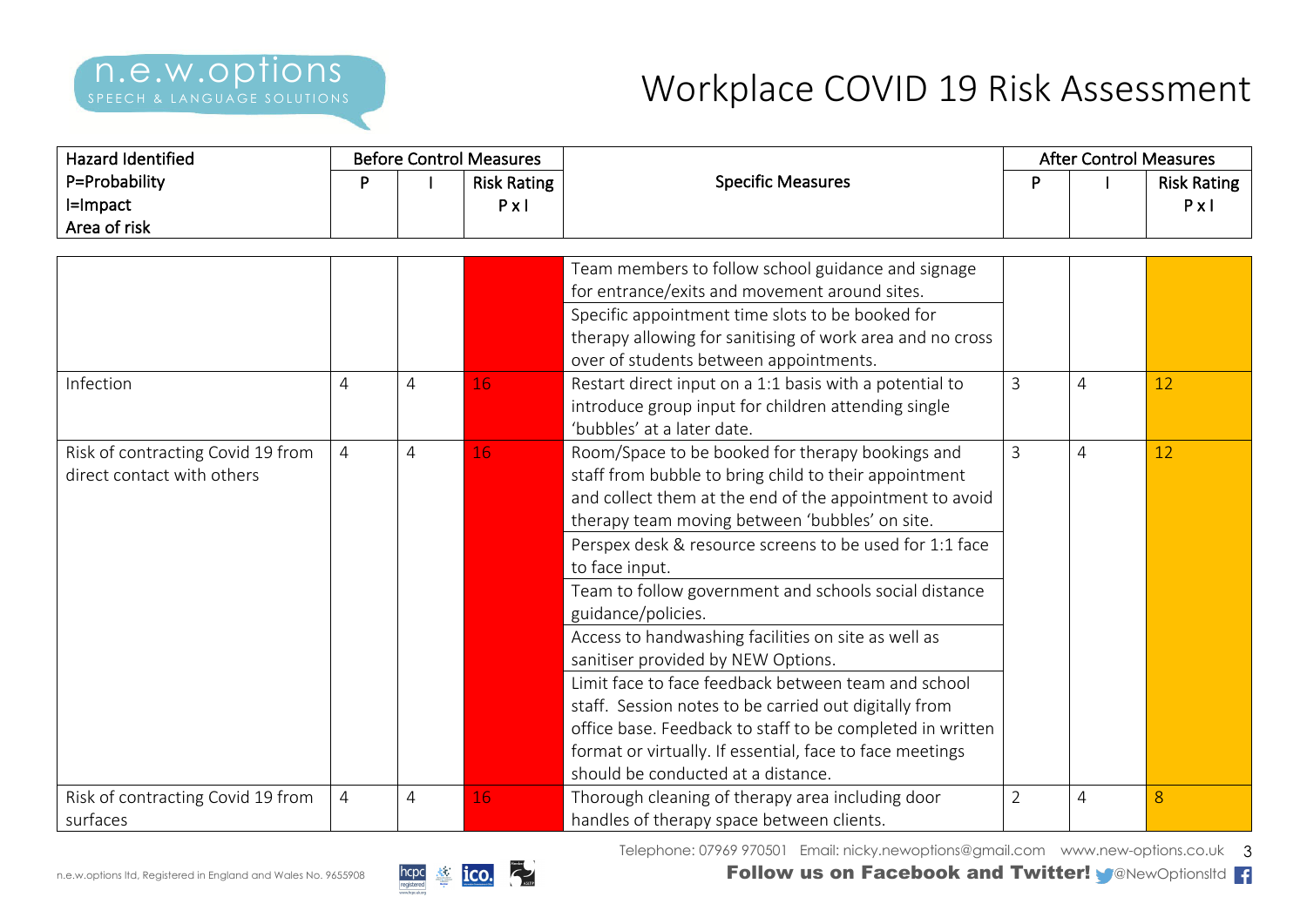| <b>Hazard Identified</b><br><b>Before Control Measures</b><br>P=Probability<br>P<br><b>Risk Rating</b><br>I=Impact<br>$P \times I$<br>Area of risk |                |                          |    |                                                                                                                                                                                                                                                                                                                                                                                                                                                                                                                            | <b>After Control Measures</b>      |   |    |
|----------------------------------------------------------------------------------------------------------------------------------------------------|----------------|--------------------------|----|----------------------------------------------------------------------------------------------------------------------------------------------------------------------------------------------------------------------------------------------------------------------------------------------------------------------------------------------------------------------------------------------------------------------------------------------------------------------------------------------------------------------------|------------------------------------|---|----|
|                                                                                                                                                    |                | <b>Specific Measures</b> | P  |                                                                                                                                                                                                                                                                                                                                                                                                                                                                                                                            | <b>Risk Rating</b><br>$P \times I$ |   |    |
|                                                                                                                                                    |                |                          |    | Therapy resources used in sessions to be thoroughly<br>cleaned off site and placed in individual clean grab bags<br>ready for re-use.<br>Deep clean of all resources and cases where confirmed<br>Covid 19 has been identified.<br>Team to immediately change clothes on returning home<br>and uniform to be worn for a single visit only and then<br>washed at a high temperature.                                                                                                                                        |                                    |   |    |
| Risk of contracting Covid 19 from<br>a pupil or adult displaying<br>symptoms.                                                                      | $\overline{4}$ | $\overline{4}$           | 16 | Team to be aware of schools' policies.<br>Team member to return home at the earliest<br>opportunity.<br>Team member to inform NEW of any illness ASAP.<br>Team members to report any family members who are<br>displaying signs of Covid 19 to NEW.<br>Team members to not enter any school settings if they<br>display any signs of Covid 19.<br>Team to be vigilant for children causing concern on<br>entry to session. If a child becomes ill, immediately<br>notify relevant school staff and follow school policies. | $\overline{3}$                     | 4 | 12 |
|                                                                                                                                                    |                |                          |    | School staff and families to notify NEW Options of any<br>recent illness or any signs of Covid 19.                                                                                                                                                                                                                                                                                                                                                                                                                         |                                    |   |    |
| Risk of team, children and other<br>professionals not adhering to<br>Covid 19 procedures.                                                          | $\overline{3}$ | 4                        | 12 | Ensure all team have seen and understood Covid 19 risk<br>assessment.                                                                                                                                                                                                                                                                                                                                                                                                                                                      | $\overline{2}$                     | 4 | 8  |

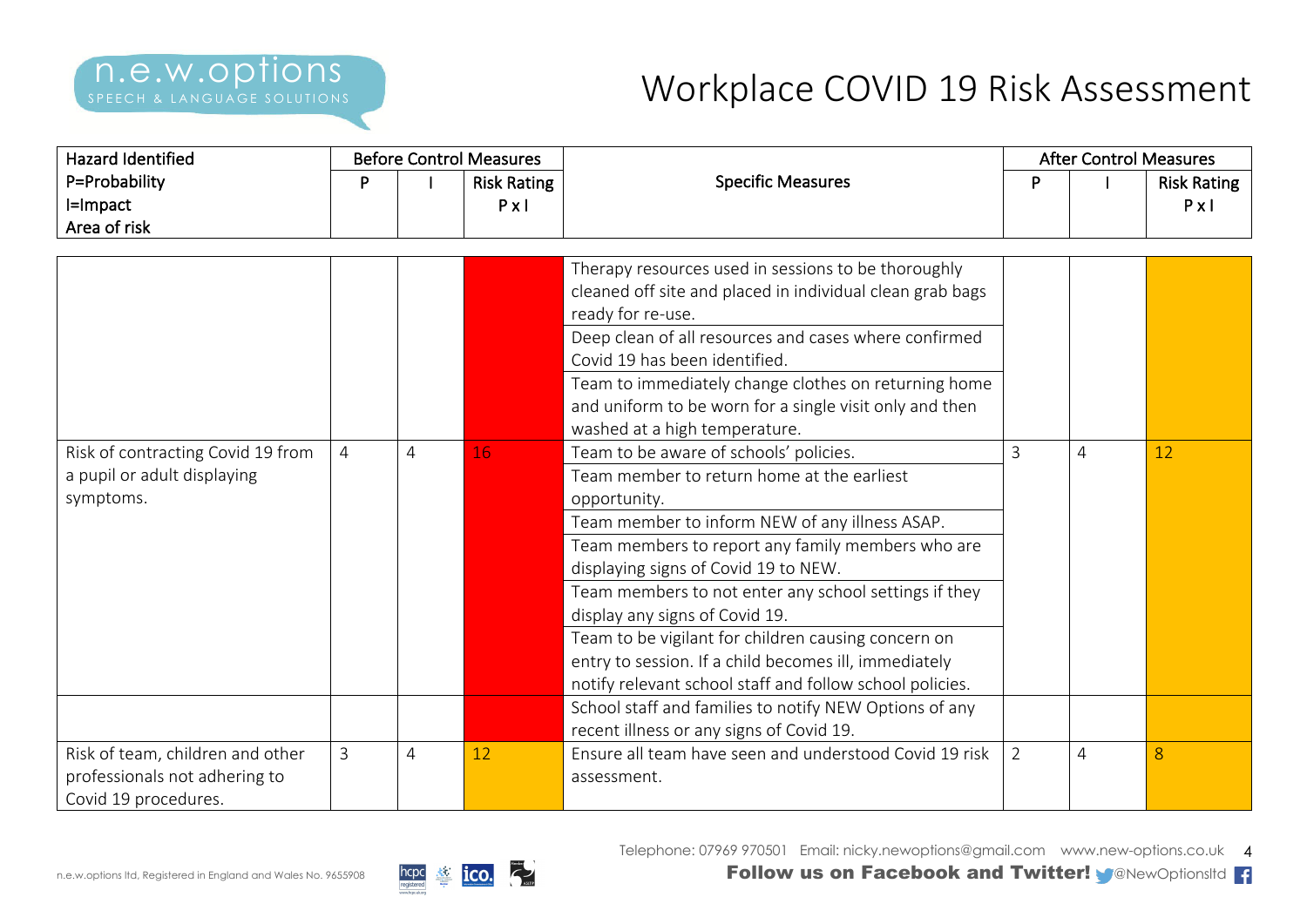

#### Appendix



Telephone: 07969 970501 Email: nicky.newoptions@gmail.com www.new-options.co.uk

n.e.w.options ltd, Registered in England and Wales No. 9655908 **Follow us on Facebook and Twitter! M**@NewOptionsltd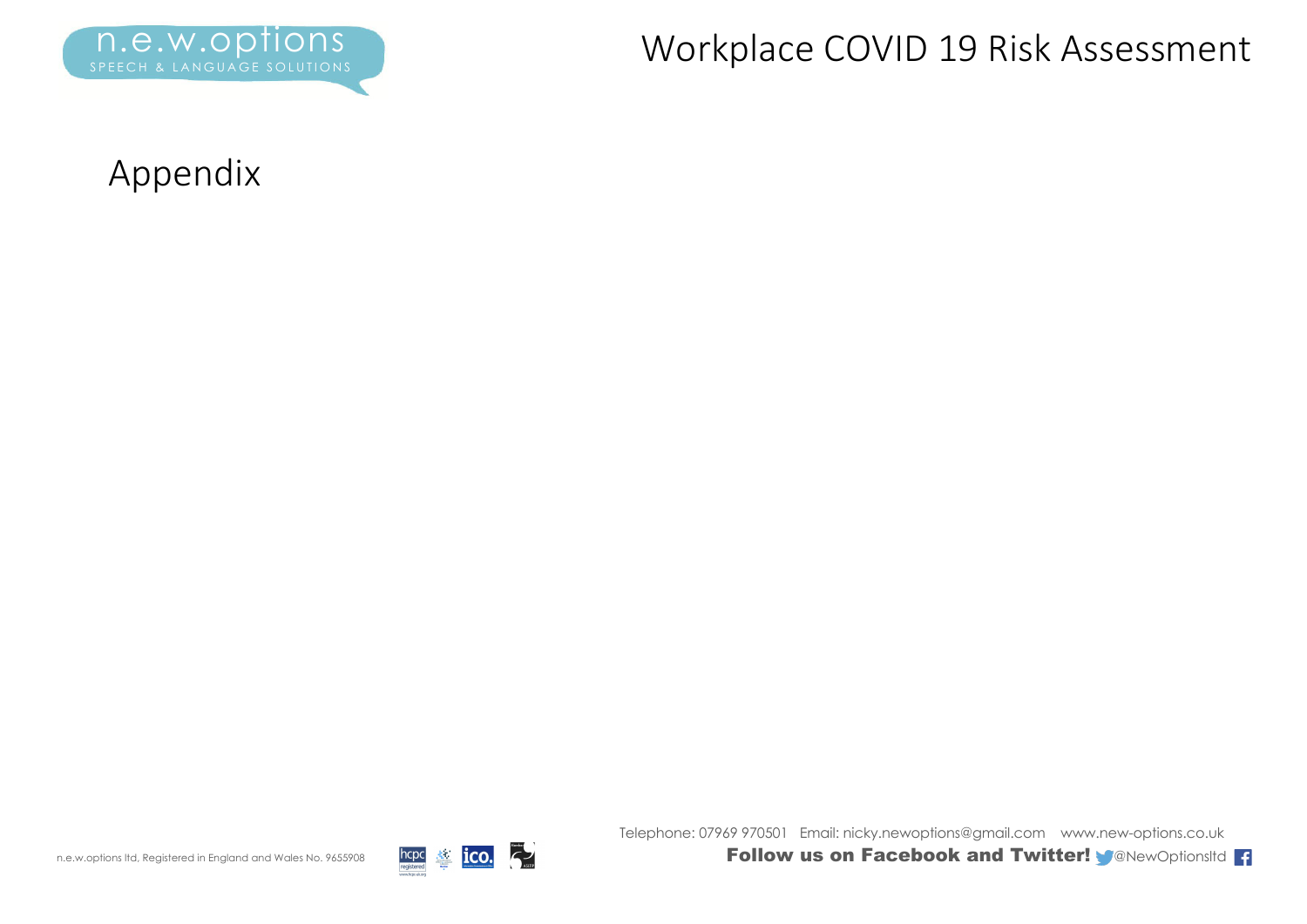

# Identification of risks

The Risk Management Standard states that risk identification should be approached in a methodical way to ensure that all significant activities have been identified and all the risks flowing from these activities have been defined.

## Evaluation of risks

The Risk Management Standard states that risks should be evaluated against agreed criteria to make decisions about the significance of risks.

NEW Options uses a 5 x 5 Matrix to assess impact and probability as high to low, as illustrated in the diagram below: With 5 x 5 having High Impact and High Probability (see appendix section 2 and 3)

| Score | Probability | <b>Impact</b>  |
|-------|-------------|----------------|
|       | Remote      | Insignificant  |
| ົ     | Unlikely    | Minor          |
| 3     | Possible    | Moderate       |
| 4     | Likely      | <b>Serious</b> |
| 5     | Certainty   | Catastrophic   |

## Risk appetite

The term risk appetite refers to the amount and type of risk that NEW Options' are prepared to pursue, retain or take and those risks NEW Options' would seek to reduce or eliminate. NEW Options' risk threshold is the boundary delineated by the red shaded area (represented by scores of 5 and above with scores 15 and above requiring immediate attention) in the risk matrix on page six. Above this threshold, the NEW Options' will actively seek to manage risks and will prioritise time and resources to reducing, avoiding or mitigating these risks.



Telephone: 07969 970501 Email: nicky.newoptions@gmail.com www.new-options.co.uk

n.e.w.options ltd, Registered in England and Wales No. 9655908 **Follow us on Facebook and Twitter!** @NewOptionsltd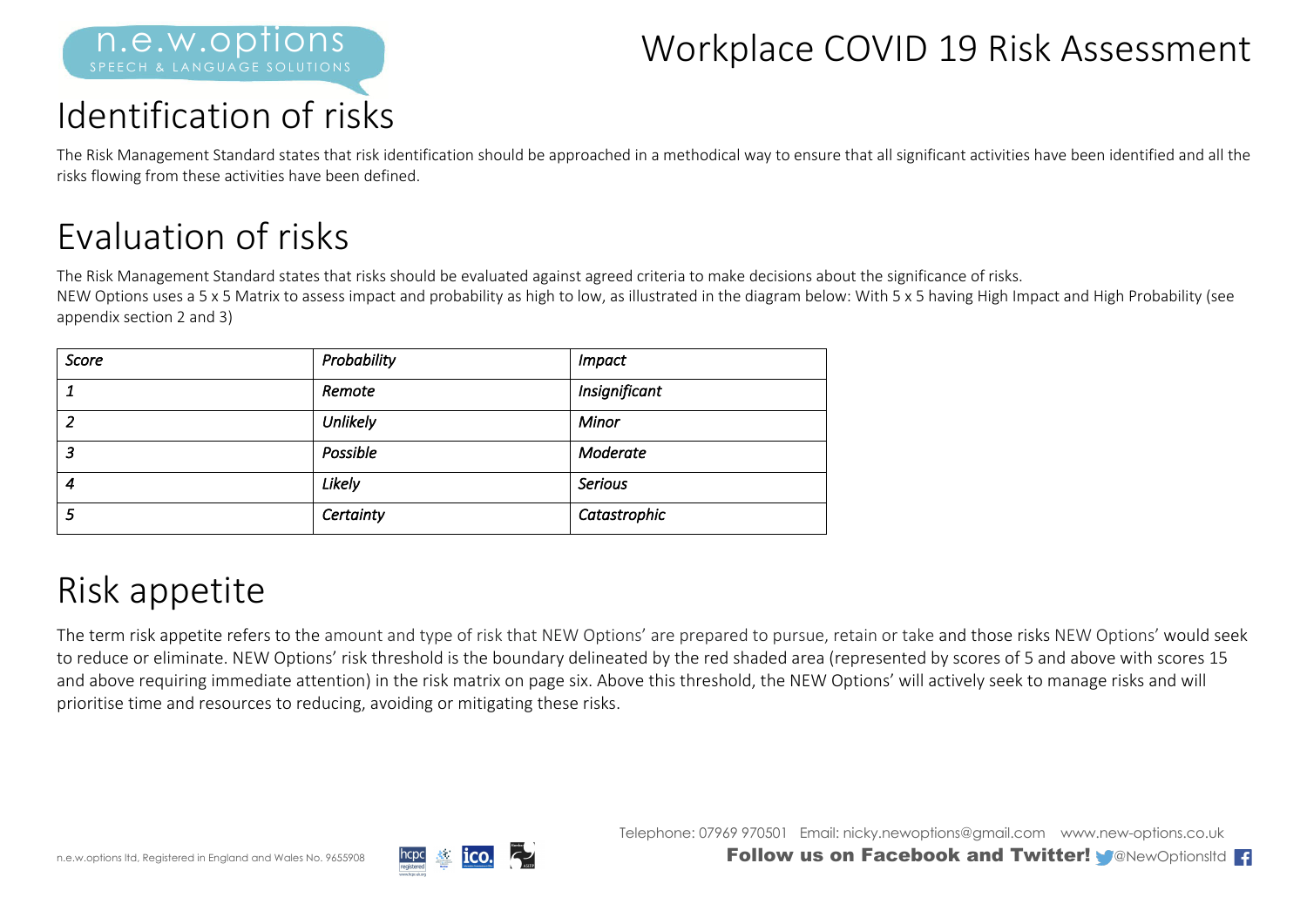# Addressing risks

SPEECH & LANGUAGE SOLUTIONS

n.e.w.opt

When responding to risks, NEW Options' will seek to ensure that it is managed and does not develop into an issue where the potential threat materialises. NEW Options' adopt one of the 3 risk responses outlined.

Terminate or treat (Avoid or mitigate) Counter measures are put in place that will either stop a problem or threat occurring or prevent it from having an impact on the business, or the response actions either reduce the likelihood of a risk developing, or limit the impact on the Company to acceptable levels.

Transfer The risk is transferred to a third party, for example through an insurance policy.

Tolerate (Accept) The response actions either reduce the likelihood of a risk developing or limit the impact on the Company to acceptable levels. We accept the possibility that the event might occur, for example because the cost of the counter measures will outweigh the possible downside, or we believe there is only a remote probability of the event occurring.

| Catastrophic  | 5      | 10             | 15 <sub>1</sub> | $\overline{20}$ | 25        |
|---------------|--------|----------------|-----------------|-----------------|-----------|
| Serious       | 4      | 8              | 12              | 16              | 20        |
| Moderate      | 3      | 6              | 9               | 12              | 15        |
| Minor         | 2      | 4              | 6               | 8               | O         |
| Insignificant | 1      | $\overline{2}$ | 3               | 4               | 5         |
|               | Remote | Unlikely       | Possible        | Likely          | Certainty |



Telephone: 07969 970501 Email: nicky.newoptions@gmail.com www.new-options.co.uk